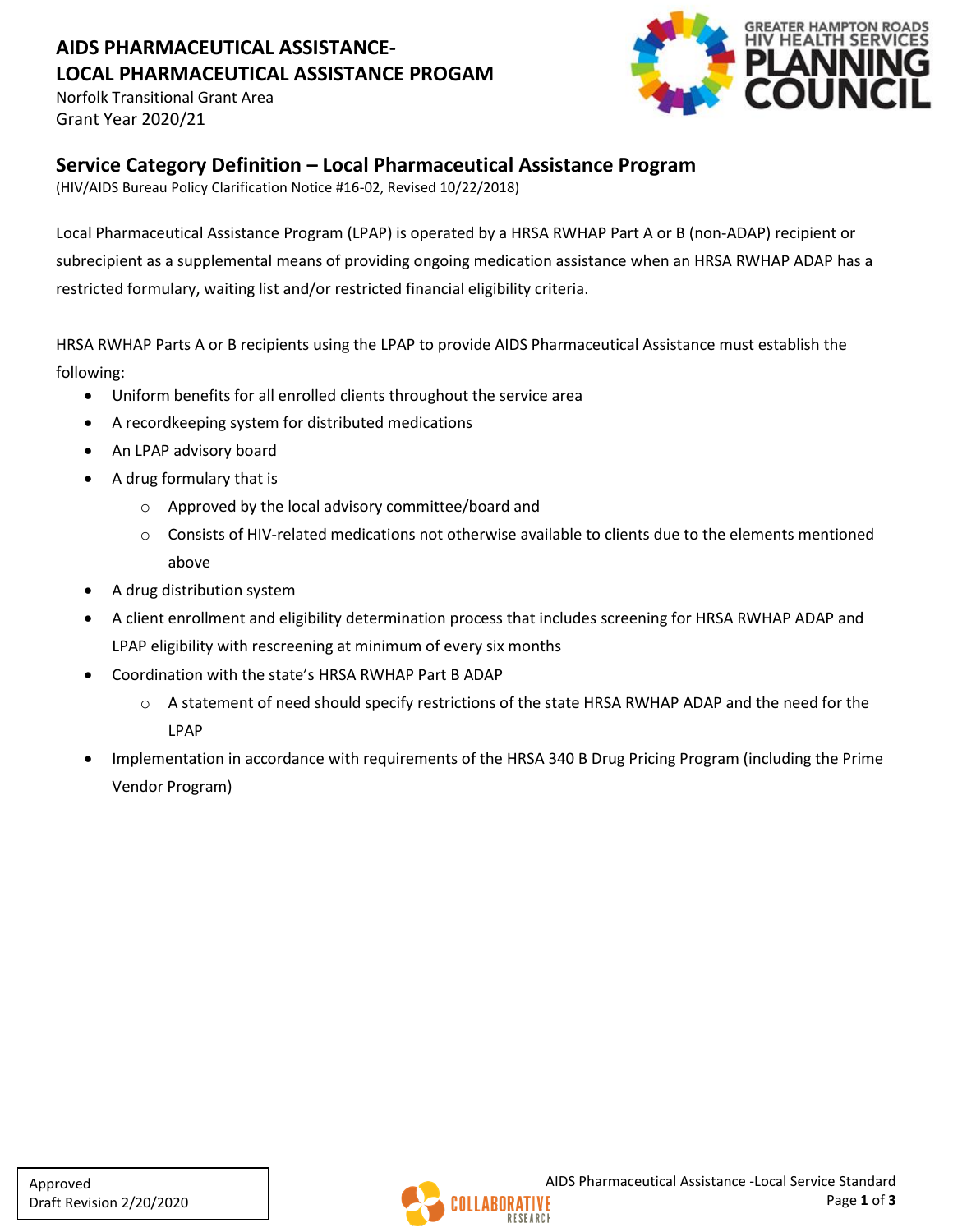## **AIDS PHARMACEUTICAL ASSISTANCE-LOCAL PHARMACEUTICAL ASSISTANCE PROGAM**

Norfolk Transitional Grant Area Grant Year 2020/21



#### **Personnel Qualifications**

The facility must be licensed by the Virginia Board of Pharmacy as well as the individuals providing AIDS Pharmaceutical Assistance-LPAP, which must be properly licensed and certified to distribute medication in the State of Virginia.

### **All Pharmacists and pharmacy technicians must be registered in the state of Virginia and must complete approved continuing education (CE) as determined by the Virginia Board of Pharmacy.**

All services provided must be in compliance with national and state practice laws, include evidence-based clinical decisions that are informed by state and federal laws and pharmacy governing bodies.

## **Provider Responsibility**

- Provide to the Part A grantee, on request, documentation that the LPAP program meets HRSA/HAB requirements.
- Maintain documentation, and make available to the Part A grantee on request, proof of client LPAP eligibility that includes HIV status, residency, medical necessity, and low income status as defined by the EMA/TGA based on a specified percent of the Federal Poverty Level (FPL).
- Provide reports to the Part A program of number of individuals served and the medications provided